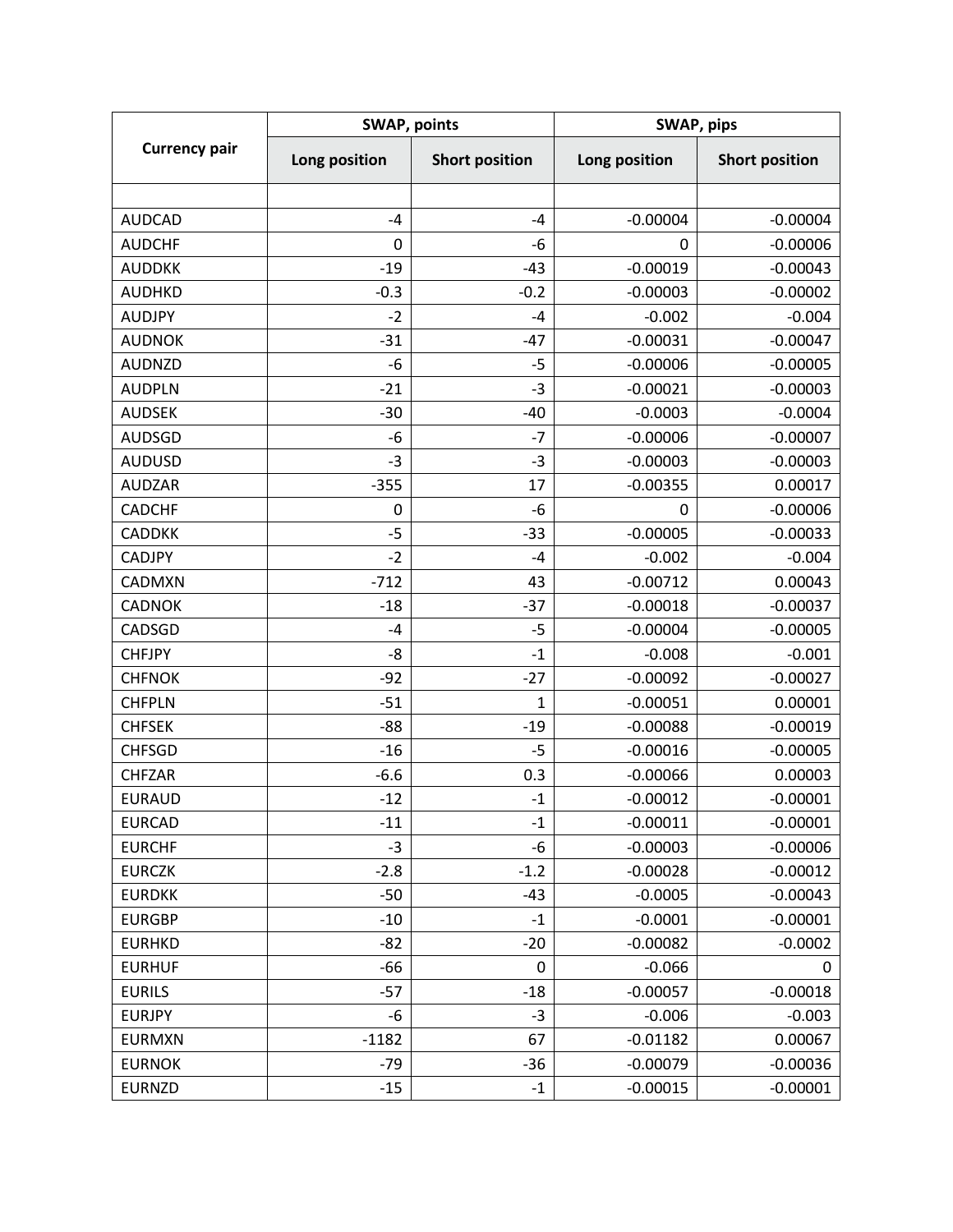| <b>EURPLN</b> | $-47$       | 1      | $-0.00047$  | 0.00001    |
|---------------|-------------|--------|-------------|------------|
| <b>EURRUB</b> | $-3035$     | 201    | $-0.03035$  | 0.00201    |
| <b>EURSEK</b> | $-76$       | $-27$  | $-0.00076$  | $-0.00027$ |
| <b>EURSGD</b> | $-14$       | -6     | $-0.00014$  | $-0.00006$ |
| <b>EURTRY</b> | $-839$      | $-403$ | $-0.00839$  | $-0.00403$ |
| <b>EURUSD</b> | -8          | $-1$   | $-0.00008$  | $-0.00001$ |
| <b>EURZAR</b> | $-662$      | 36     | $-0.00662$  | 0.00036    |
| <b>GBPAUD</b> | -8          | $-7$   | $-0.00008$  | $-0.00007$ |
| <b>GBPCAD</b> | $-7$        | $-7$   | $-0.00007$  | $-0.00007$ |
| <b>GBPCHF</b> | $\mathbf 0$ | $-10$  | $\mathbf 0$ | $-0.0001$  |
| <b>GBPDKK</b> | $-33$       | $-72$  | $-0.00033$  | $-0.00072$ |
| <b>GBPJPY</b> | $-4$        | $-7$   | $-0.004$    | $-0.007$   |
| <b>GBPNOK</b> | $-55$       | $-76$  | $-0.00055$  | $-0.00076$ |
| <b>GBPNZD</b> | $-11$       | $-7$   | $-0.00011$  | $-0.00007$ |
| <b>GBPPLN</b> | $-38$       | $-4$   | $-0.00038$  | $-0.00004$ |
| <b>GBPSEK</b> | $-53$       | $-64$  | $-0.00053$  | $-0.00064$ |
| <b>GBPSGD</b> | $-11$       | $-12$  | $-0.00011$  | $-0.00012$ |
| <b>GBPTRY</b> | $-926$      | $-480$ | $-0.00926$  | $-0.0048$  |
| <b>GBPUSD</b> | $-5$        | -5     | $-0.00005$  | $-0.00005$ |
| <b>GBPZAR</b> | $-678$      | 33     | $-0.00678$  | 0.00033    |
| <b>HKDJPY</b> | $-14$       | $-87$  | $-0.00014$  | $-0.00087$ |
| <b>MXNJPY</b> | 11          | $-188$ | 0.00011     | $-0.00188$ |
| <b>NOKJPY</b> | $-38$       | $-39$  | $-0.00038$  | $-0.00039$ |
| <b>NOKSEK</b> | -8          | $-7$   | $-0.00008$  | $-0.00007$ |
| <b>NZDCAD</b> | $-4$        | $-5$   | $-0.00004$  | $-0.00005$ |
| <b>NZDCHF</b> | $\pmb{0}$   | -6     | $\pmb{0}$   | $-0.00006$ |
| <b>NZDJPY</b> | $-2$        | $-5$   | $-0.002$    | $-0.005$   |
| <b>NZDSEK</b> | $-5$        | $-37$  | $-0.00005$  | $-0.00037$ |
| <b>NZDSGD</b> | -6          | -8     | $-0.00006$  | $-0.00008$ |
| <b>NZDUSD</b> | $-3$        | $-3$   | $-0.00003$  | $-0.00003$ |
| PLNJPY        | $\pmb{0}$   | $-200$ | $\mathbf 0$ | $-0.02$    |
| SGDJPY        | $-5$        | $-6$   | $-0.005$    | $-0.006$   |
| <b>TRYJPY</b> | $-10$       | $-18$  | $-0.01$     | $-0.018$   |
| <b>USDCAD</b> | -6          | -6     | $-0.00006$  | $-0.00006$ |
| <b>USDCHF</b> | 0           | -8     | $\mathbf 0$ | $-0.00008$ |
| <b>USDCNH</b> | $-102$      | $-16$  | $-0.00102$  | $-0.00016$ |
| <b>USDCZK</b> | $-1.7$      | $-1.9$ | $-0.00017$  | $-0.00019$ |
| <b>USDDKK</b> | $-22$       | $-61$  | $-0.00022$  | $-0.00061$ |
| <b>USDHKD</b> | $-4.8$      | $-4.2$ | $-4.8E-05$  | $-4.2E-05$ |
| <b>USDHUF</b> | $-50$       | $-7$   | $-0.05$     | $-0.007$   |
| <b>USDILS</b> | $-40$       | $-28$  | $-0.0004$   | $-0.00028$ |